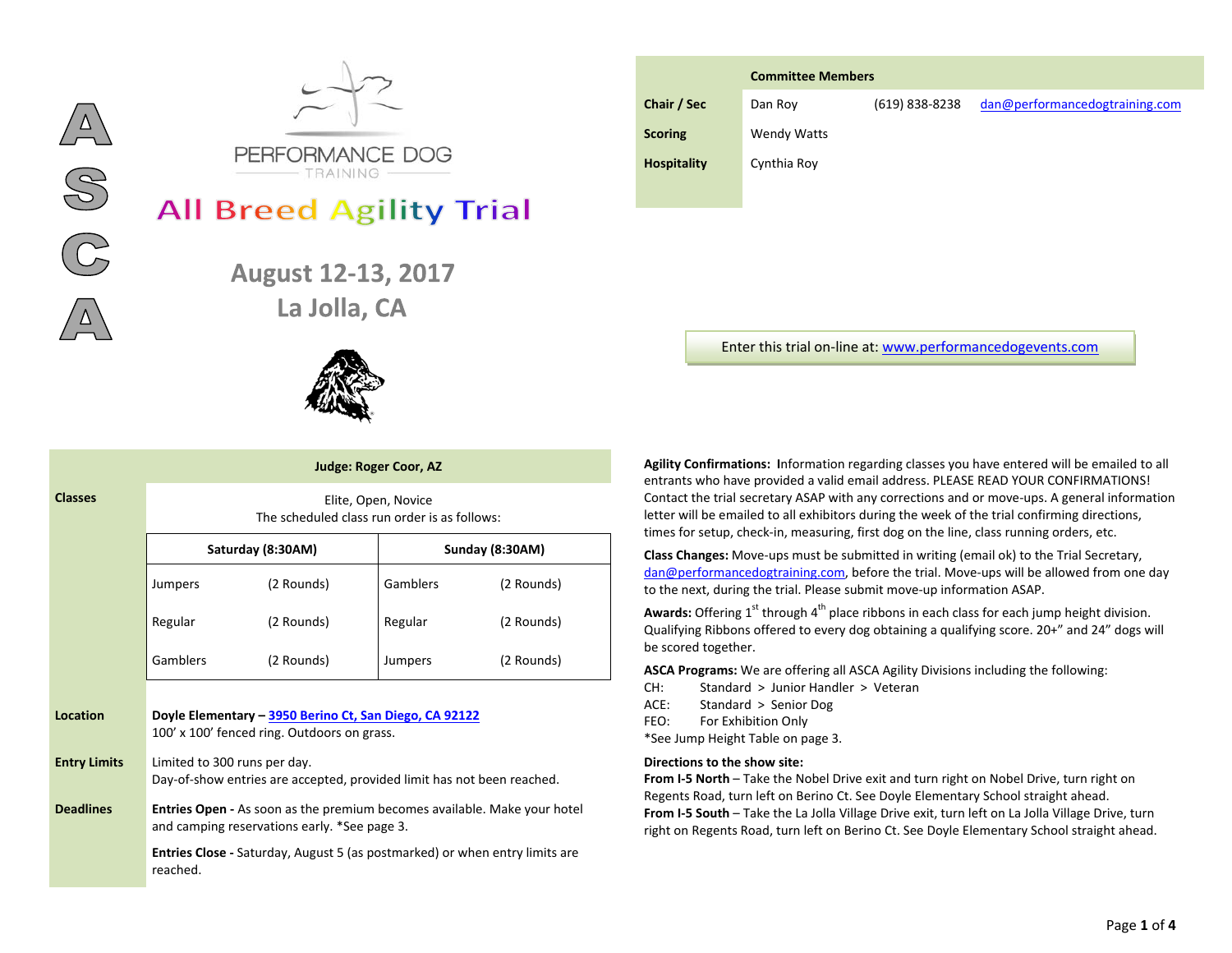# **Frequently Asked Questions**

# **Entry Eligibility**

ASCA Agility trials are open to purebred and mixed breed dogs. All healthy, trained dogs over eighteen (18) months of age are eligible to compete for qualifying scores in ASCA Agility Trials. The minimum age for dogs entered "For Exhibition Only" is 15 months of age. (See FEO entries below).

# **Special Levels and Divisions**

Junior Handler Division - for handlers under 18 years old Veteran Division – for dogs 7 years + Senior Dog Division – for dogs 10 years + Novice A – for handlers who have never earned an agility title in any venue Pre Novice – A non-titling class, reduced difficulty, no weaves or teeter.

#### **Restrictions**

\*Bitches in heat, lame, or blind dogs are ineligible for entry.

\*Dogs may not wear any artificial devices during their course run, including, but not limited to, bandannas, bandages, dog sweaters, etc., except when a handler uses a small rubber band or nondecorative clip to keep the hair out of a dog's eyes.

\*In all classes the handler shall direct their dog through the course without a collar or lead. No food, toys, balls or other devices may brought into the ring or used within ten (10) feet (3.1 meters) of the perimeter of the entire ring. The handlers may not carry/wear anything in the ring which might be construed to be an aid to the performance of the dogs (including fanny packs, leashes around their waists, cell phones, cameras).

#### **Registration and Tracking Numbers**

If you would like to have your dog's points and titles recorded by ASCA**®**, and if you'd like to receive title certificates in the mail for your accomplishments, you need to obtain a registration or tracking number. The ASCA membership and tracking number application form can be found on page 3.

#### **Training in the Ring**

Training in the ring will result in elimination. However, the dog and handler will not be excused from the ring, provided that no harsh words or measures are employed by the handler. Gentle training in the ring is encouraged, in the interest of safety and motivation, if done within the Standard Course Time (SCT) for that class. The exhibitor will be asked to leave the ring once Standard Course Time has been reached. The same "Restrictions", as above, apply when training in the ring.

#### **Breed Jump Height Exemptions**

The following breeds 'may' jump 4" lower than indicated for their wither height if their breed is listed below: Am. Staffordshire Terrier, Australian Terrier, Basset Hound, Bulldog, Bull Terrier, Cairn Terrier, Cardigan & Pembroke Welsh Corgi, Cavalier King Charles Spaniel, Clumber Spaniel, Dachshund, Dogue de Bordeaux "DDB", French Bulldog, Glen of Imaal Terrier, Miniature Bull Terrier, Petite Basset Griffon Vendeen, Pug, Scottish Terrier, Shar-Pei, Skye Terriers, Staffordshire Bull Terrier, Swedish Vallhund, West Highland White Terrier.

A handler may also enter a dog in the CH Standard Division at a jump height higher than the minimum height the dog is required to jump. A dog jumping at a higher jump height will be scored and have the course time of the jump height class in which the dog participates.

# **FEO (For Exhibition Only)**

The minimum age for dogs entered FEO is 15 months of age. Any dog younger than 18 months of age must jump at least 4" lower than their regular jump height. FEO entries may be accepted for dogs owned by the judge or any member of the judge's household. FEO entries may not compete for any prizes or awards (including any 'series', 'year-end', High in Trial, or merit awards). The same "Restrictions", as above, apply when entered as FEO.

#### **Notice to Exhibitors**

Exhibitors, through submission of entry, acknowledge that they are knowledgeable of ASCA rules and regulations, and agree to abide by all rules in effect at the time of this trial. A copy of ASCA's Agility Rulebook may be downloaded free from the ASCA web site[: www.asca.org](http://www.asca.org/)

All dogs must be on a leash when not competing in the ring. No set ups within 15 feet of any ring.

Safety shall always be the foremost consideration in actions and conduct by handlers at all times. In all cases, regardless of the situation, the judge's decisions are final.

Anyone not in good standing with ASCA will not be allowed entry. The organizing committee may refuse any entry on the basis expressly provided through ASCA rules and regulations or guidelines established by the ASCA Board of Directors.

**Equipment list**: Non-Winged Jumps, Winged Jumps, Double Jump, Open Tunnels, Weave Poles (24"), Tire (safety), Teeter (rubberized), Dog Walk (rubberized, slatted) and A-frame (rubberized, slatted).

**Refunds:** No refunds are given after the closing date. No refund is given if a dog or handler is dismissed from competition, regardless of the reason. No refund is given if the trial cannot open or be completed due to riots, civil disturbances, fire, acts of god, public emergency, acts of a public enemy, or any other cause beyond the Show Committee's control**.** The show will not be cancelled in the event of rain. Credit vouchers may be issued for injured dogs or bitches in season if submitted to the trial secretary before the trial. Credit vouchers are assessed on a case by case basis. A letter from your vet indicating the dog's condition may be requested.

Checks not honored by the bank do not constitute a valid entry fee. There will be a \$25.00 service charge for returned checks. Payment of entry fees and service charges shall be made in cash or money order within 30 days of postmark of notice of returned check. Any fees not received within 30 days of notice could result in cancellation of event results for all classes for the registration number(s) of delinquent entry/entries. Reinstatement of results may not be possible and all awards must be returned within 10 days of notification, or the dog's registration may be suspended pending restitution. Any unpaid fees or shortfalls must be paid prior to the start of the event or entry is canceled without recourse by owner/handler.

Please clean up after yourself and your dog. Keeping the hotel rooms and camping areas nice will help insure our future use of them.

The Show Committee will not be responsible for the loss or damage to any dog exhibited, or for the possessions of any exhibitor whether the result was by accident or any other cause.

It is distinctly understood that every dog at this event is in the care and custody and control of his owner or handler during the entire time the dog is on the show premises. Please take responsibility for your dogs and children. Any exhibitor whose dogs or children create unnecessary disturbances or repeatedly engage in unsafe or disruptive behavior may, at the discretion of the Show Committee, Performance Dog Training, be asked to leave the show site. There will be no refunds for entries if a dog or handler is dismissed from competition for any reason.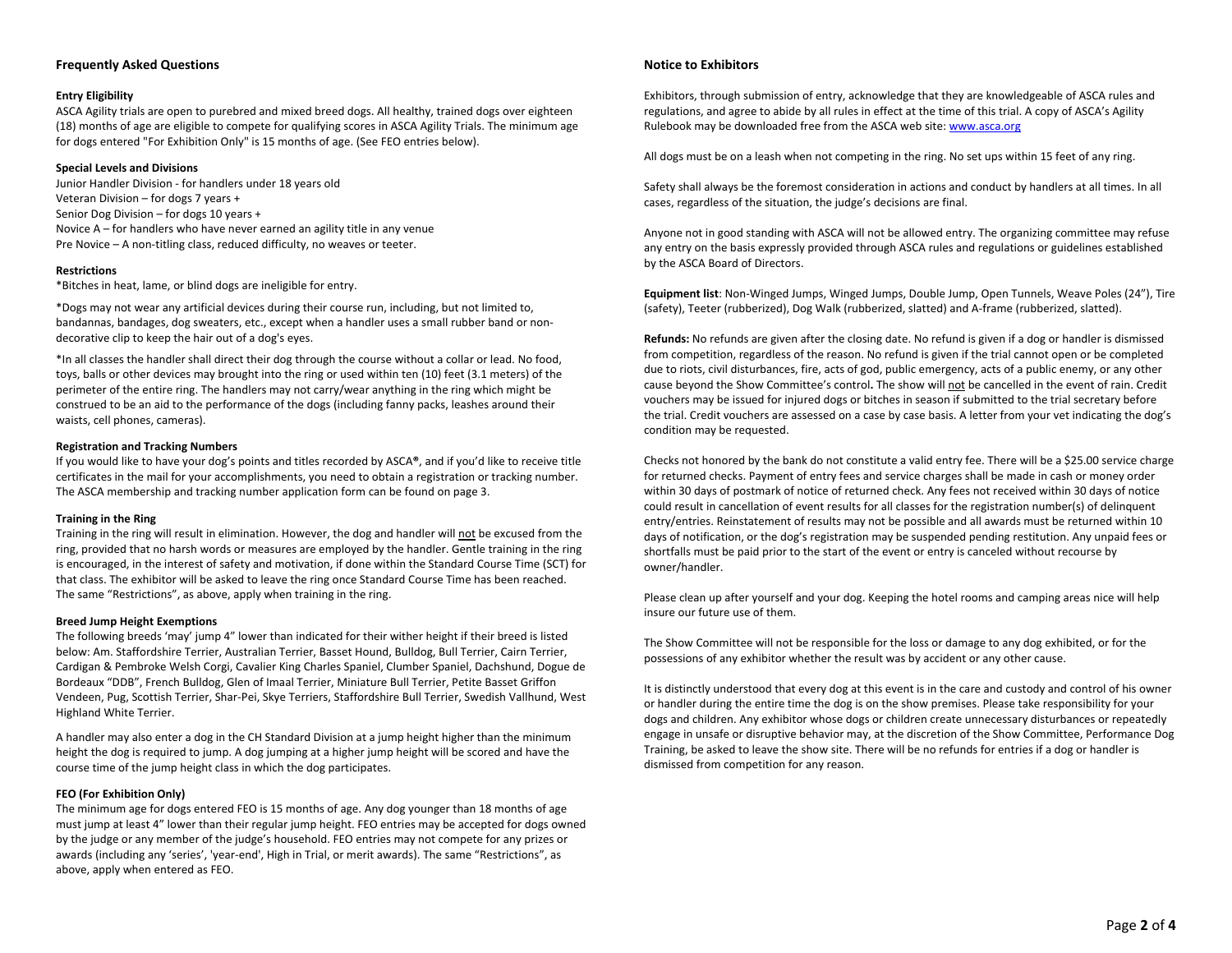

# **ASCA Service Membership and QT Number Application**

In order to have ASCA trial points tracked and to receive titling certification, each non-ASCA registered dog will be required to have an ASCA QT Number. This is a one-time fee of \$10/dog. At the time of applying for the QT number, the individual owner must also be an ASCA member (minimum membership type, Service, is required). ASCA membership does not have to be maintained in subsequent years.

# **It will be the responsibility of the owner to identify previous ASCA points earned when applying for a QT Number.**

**Please type or print clearly. Incomplete or illegible forms will be returned.**

| <b>Membership Application</b>                                      |                                                                                             |  |  |  |
|--------------------------------------------------------------------|---------------------------------------------------------------------------------------------|--|--|--|
| Service Membership Fee: \$10.00 per person if not a current member |                                                                                             |  |  |  |
|                                                                    |                                                                                             |  |  |  |
|                                                                    |                                                                                             |  |  |  |
|                                                                    |                                                                                             |  |  |  |
|                                                                    |                                                                                             |  |  |  |
|                                                                    |                                                                                             |  |  |  |
|                                                                    | I (We) agree to abide by the ASCA Articles of incorporation, Bylaws, and all ASCA Rules and |  |  |  |

Regulations governing the ASCA Registry and all other ASCA programs.

Owner's Signature (1): \_\_\_\_\_\_\_\_\_\_\_\_\_\_\_\_\_\_\_\_\_\_\_\_\_\_\_\_\_\_\_\_\_\_\_\_\_\_\_\_\_\_\_\_\_\_\_\_\_\_\_\_\_\_\_\_

Owner's Signature (2): **with the set of the set of the set of the set of the set of the set of the set of the set of the set of the set of the set of the set of the set of the set of the set of the set of the set of the se** 

If Owner/Co-Owner is under 18, please provide date of birth:

# **Dog Information**

# **Fee for QT number is \$10.00 per dog for ASCA Members**

Dog's Full Name: \_\_\_\_\_\_\_\_\_\_\_\_\_\_\_\_\_\_\_\_\_\_\_\_\_\_\_\_\_\_\_\_\_\_\_\_\_\_\_\_\_\_\_\_\_\_\_\_\_\_\_\_\_\_\_\_\_\_\_\_

Dog's Call Name:  $\Box$ 

Sex: M F Birth date: \_\_\_\_\_\_\_\_\_\_\_\_ Breed: \_\_\_\_\_\_\_\_\_\_\_\_\_\_\_\_\_\_\_\_\_\_\_\_\_\_\_\_\_\_\_\_

Previous ASCA points earned (If more space is needed, please attach another sheet): \_\_\_\_\_\_\_\_\_\_\_\_\_\_\_\_\_\_\_\_\_\_\_\_\_\_\_\_\_\_\_\_\_\_\_\_\_\_\_\_\_\_\_\_\_\_\_\_\_\_\_\_\_\_\_\_\_\_\_\_\_\_\_\_\_\_\_\_\_\_

\_\_\_\_\_\_\_\_\_\_\_\_\_\_\_\_\_\_\_\_\_\_\_\_\_\_\_\_\_\_\_\_\_\_\_\_\_\_\_\_\_\_\_\_\_\_\_\_\_\_\_\_\_\_\_\_\_\_\_\_\_\_\_\_\_\_\_\_\_\_ **\_\_\_\_\_\_\_\_\_\_\_\_\_\_\_\_\_\_\_\_\_\_\_\_\_\_\_\_\_\_\_\_\_\_\_\_\_\_\_\_\_\_\_\_\_\_\_\_\_\_\_\_\_\_\_\_\_\_\_\_\_\_\_\_\_\_\_\_\_\_**

**Mail complated form with check, money order, or credit card information to: ASCA Business Office 6091 E State Hwy 21, Bryan, TX 77808 You may scan/email the form t[o agility@asca.org](mailto:agility@asca.org) or fax to: (979) 778-1898**

# **Hotels**

Please verify that the following still accept dogs. Some ask for pet deposits and or fees. \*Residence Inn La Jolla (858) 587-1770 Motel 6 S. D. North (858) 268-9758 Best Western (619) 275-5700 La Quinta Inn (M. Bay) (858) 483-9800 La Quinta Inn (Old Town) (619) 291-9100 La Quinta Inn (M. Valley) (619) 295-6886 \*La Quinta Inn (Poway) (858) 484-8800 **RV and Camping** Campland on the Bay (800) 422-9386 Santa Fe Park (858) 272 4051 San Elijo State Beach (760) 753-5091 Santee Lakes (619) 596-3141 KOA Metro (619) 427-3601 **Veterinarians** Colony Veterinary (858) 450-5047 Hours: Sat 9:00am -1:00 7748 Regents Rd Walking-distance Governor Animal (858) 453-6312 Hours: Sat 8:00am -12:30 3240 Governor Drive 2.4 miles from show site Veterinary Specialty **Matter Contract (858) 875-7500** Hours: 24 hour 10435 Sorrento Valley 4.1 miles from show site

#### **JUMP HEIGHT TABLE - Dog's Height at Withers for ASCA Sanctioned Trials**

|                                                                |                                                                                                                                                     |                                                              |                                                                               | <b>Championship Program</b>                                                                    |                                                                                              |  |
|----------------------------------------------------------------|-----------------------------------------------------------------------------------------------------------------------------------------------------|--------------------------------------------------------------|-------------------------------------------------------------------------------|------------------------------------------------------------------------------------------------|----------------------------------------------------------------------------------------------|--|
| <b>Small Dogs</b>                                              |                                                                                                                                                     |                                                              | <b>Medium Dogs</b>                                                            | <b>Large Dogs</b>                                                                              |                                                                                              |  |
| <b>Standard</b><br><b>Division</b>                             | Withers 11" &<br>under<br>Jump 8"                                                                                                                   | Withers 14" &<br>under<br>$(>11''$ & <14")<br>Jump 12"       | Withers 18" &<br>under<br>$(>14''$ & <18")<br>Jump 16"                        | Withers 20" &<br>under<br>$(>18"$ & <20")<br>are in the 20" class<br><b>Jump 20"</b>           | Withers over 20"<br>are in the $20'' +$<br>class<br><b>Jump 20"</b><br>(may jump 24")        |  |
| Jr.<br><b>Handler</b><br><b>Division</b>                       | Withers 11" &<br>under<br>Jump 4" or 8"                                                                                                             | Withers 14" &<br>under<br>$(>11''$ & <14")<br>Jump 8" or 12" | Withers 18" &<br>under<br>$(>14''$ & <18")<br>Jump 12" or 16"                 | Withers 20" &<br>under<br>$(>18"$ & <20")<br>are in the 16" or<br>20" class<br>Jump 16" or 20" | Withers over 20"<br>are in<br>the 16+" or 20"+<br>class<br>Jump 16" or 20"<br>(may jump 24") |  |
| <b>Veterans</b><br><b>Division</b>                             | Withers 11" &<br>under<br>Jump 4"                                                                                                                   | Withers 14" &<br>under<br>$(>11''$ & <14")<br>Jump 8"        | Withers 18" &<br>under<br>$(>14''$ & <18")<br>Jump 12"                        | Withers 20" &<br>under<br>$(>18"$ & <20")<br>are in the 16" class<br><b>Jump 16"</b>           | Withers over 20"<br>are in the 16"+<br>class<br>Jump 16"                                     |  |
|                                                                |                                                                                                                                                     |                                                              | <b>ACE Program</b>                                                            |                                                                                                |                                                                                              |  |
| <b>Standard</b><br><b>Division</b>                             | Withers 11" &<br>under<br>Jump 4"                                                                                                                   | Withers 14" &<br>under<br>$(>11''$ & <14")<br>Jump 8"        | Withers 18" &<br>under<br>$(>14''$ & <18")<br><b>Jump 12"</b>                 | Withers 20" &<br>under<br>$(>18"$ & <20")<br>are in the 16" class<br><b>Jump 16"</b>           | Withers over 20"<br>are in the $16"$ +<br>class<br>Jump 16"                                  |  |
| <b>Senior Dog</b><br><b>Division</b><br>$(10 \text{ yrs. } +)$ | Withers 14" &<br>Withers 18" &<br>Withers 11" &<br>under<br>under<br>under<br>$(>11''$ & <14")<br>$(>14''$ & <18")<br>Jump 4"<br>Jump 4"<br>Jump 8" |                                                              | Withers 20" &<br>under<br>$(>18"$ & <20")<br>are in the 12" class<br>Jump 12" | Withers over 20"<br>are in the 12"+<br>class<br>Jump 12"                                       |                                                                                              |  |